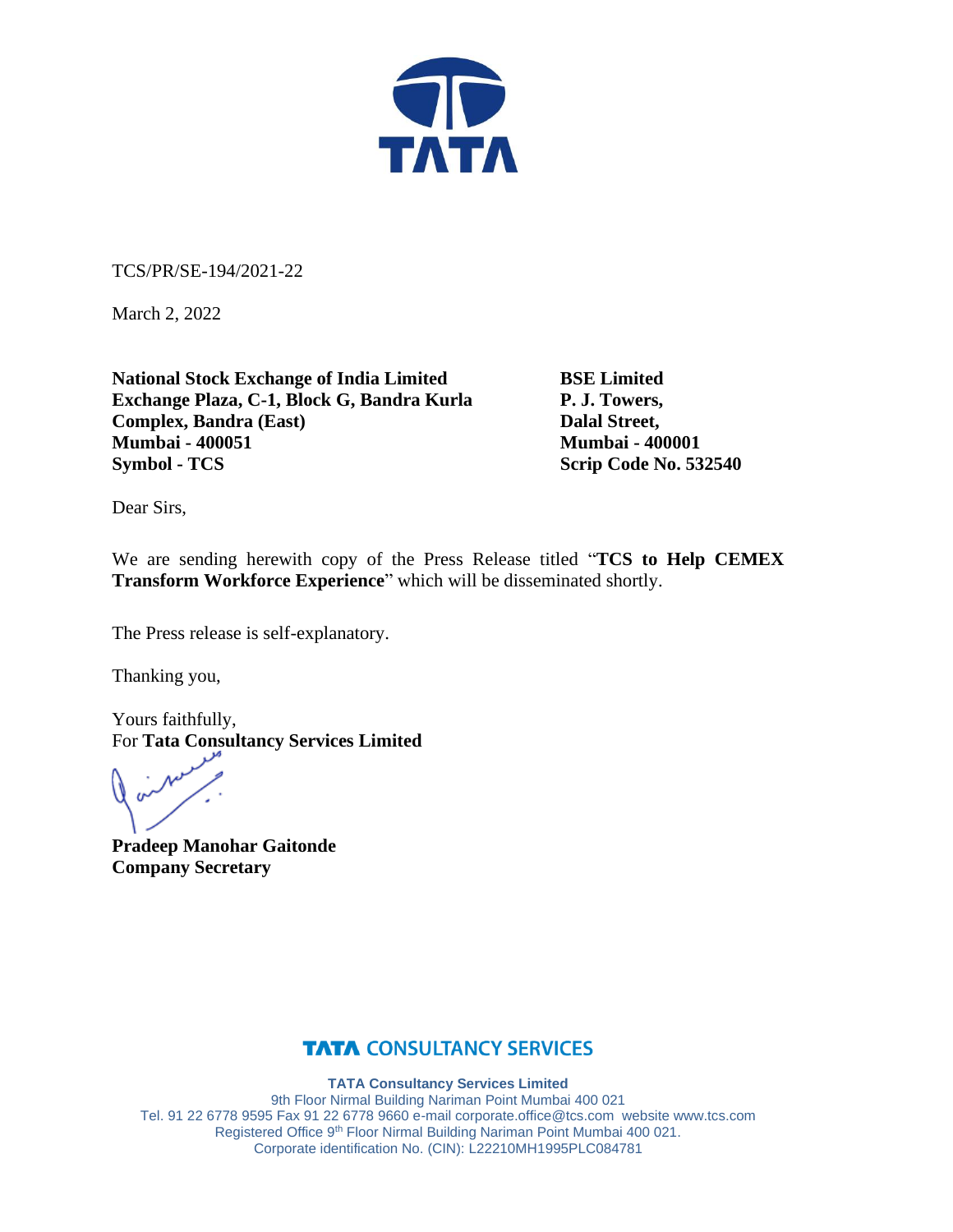

# For immediate use Press Release

## **TCS to Help CEMEX Transform Workforce Experience**

*Tata Consultancy Services Will Help the Building Materials Company Become a Digitally Enabled Smart Workplace and Gain an Edge in Attracting and Retaining Talent*

**MEXICO CITY | MUMBAI, March 02, 2022:** Tata Consultancy Services (TCS) (BSE: 532540, NSE: TCS) was chosen by CEMEX, a global building materials company, to accelerate its digital transformation and improve employee experience for its more than 40,000 people worldwide.

CEMEX selected TCS to help drive its global 'Working Smarter' initiative that aimsto adapt to evolving market needs, enhance operational resilience, and improve business agility. TCS will work closely with the Monterrey, Mexico-based company for the next seven years to achieve this vision with a digitally enabled smart workplace.

At the heart of the transformation is [TCS Cognix™](https://www.tcs.com/cognitive-business-operations/solutions/cognix-human-machine-ai-collaboration-business-suite), an AI driven human-machine collaboration suite that will integrate systems to accelerate the digital journey and help transform workforce experience. The first phase of this program will focus on streamlining, standardizing, and digitizing HR processes worldwide by the end of 2022, with a goal to create a 360-degree view of the employee experience. Projects include an omnichannel digital platform; personalized and consistent employed experience; implementation of a flexible and scalable HR model; and a standard global process for all CEMEX businesses.

The initiative will enable CEMEX to reduce time to market, improve processing times, improve productivity, enhance the experience of its global stakeholders, and improve the employee net promoter score. Further it is expected to reduce recruitment turnaround time and increase satisfaction among job candidates, empower employees, and drive a culture of diversity and inclusion.

*"At CEMEX, we are committed to enrich the Workforce Experience (WEx) for all our associates worldwide. We found the best partner for this multi-year journey in TCS for their global consultative transformation and innovation capabilities,"* said **Alberto de Armas, Vice President of Organization and Human Resources, CEMEX**.

*"We are delighted to partner with CEMEX in this long-term relationship. By leveraging TCS Cognix, we will harness the combinatorial power of automation, AI, and analytics to enhance employee engagement and make their HR operations resilient, adaptive, and innovative. We believe this will give CEMEX a competitive edge in attracting and retaining talent and help them achieve their purpose-led transformation goals,"* said **Marcelo Wurmann, CEO, TCS Latin America**.

#### About Tata Consultancy Services (TCS)

Tata Consultancy Services is an IT services, consulting and business solutions organization that has been partnering with many of the world's largest businesses in their transformation journeys for over 50 years. TCS offers a consulting-led, cognitive powered, integrated portfolio of business, technology and engineering services and solutions. This is delivered through its unique Location Independent Agile™ delivery model, recognized as a benchmark of excellence in software development.

A part of the Tata group, India's largest multinational business group, TCS has over 556,000 of the world's best-trained consultants in 46 countries. The company generated consolidated revenues of US \$22.2 billion in the fiscal year ended March 31, 2021 and is listed on the BSE (formerly Bombay Stock Exchange) and the NSE (National Stock Exchange) in India. TCS' proactive stance on climate change and award-winning work with communities across the world have earned it a place in leading sustainability indices such as the MSCI Global Sustainability Index and the FTSE4Good Emerging Index. For more information, visit **[www.tcs.com](https://www.tcs.com/)**.